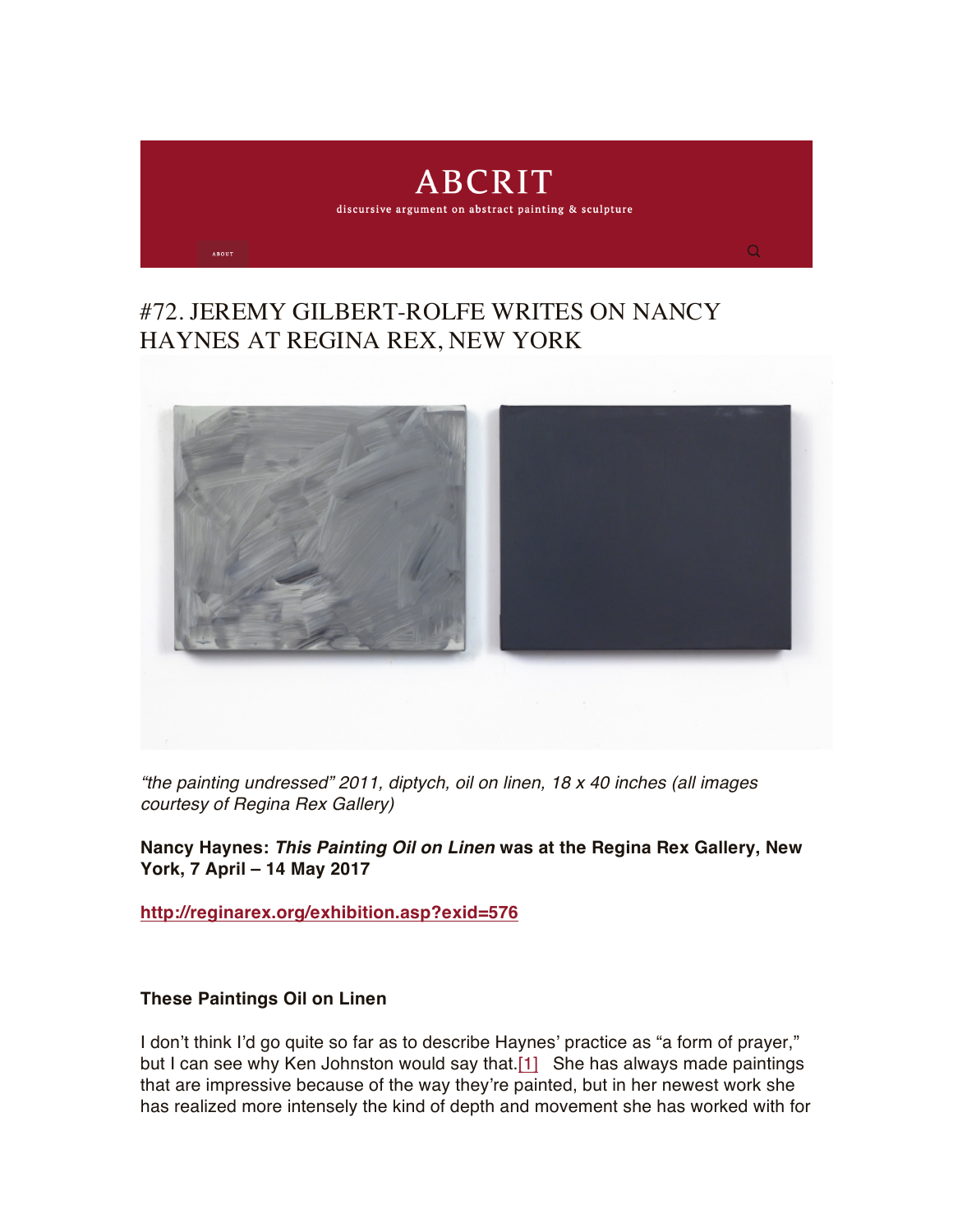a long time. The surface is more delicate, its relation—more exactly, its active nonrelationship—to its support more subtle.

Each of the paintings in this group is made of a generally horizontal movement, which takes place in several stages but proceeds in all cases from lighter on the left to darker on the right. At the top and bottom things happen that qualify this movement, altering the way we see space and movement by changing the color and the surface. Where most of the painting is made of layers of thin paint applied with a foam rubber brush, Haynes uses a tiny watercolor brush to make the marks or surface interruptions at the top and bottom. Nothing moves quickly but some affects seem to emerge, or appear, suddenly.

In 1988 I said in connection with one of her paintings that dark spaces seem closer to one than light ones and that therefore it was (is) very hard to judge the relative space between the dark and the not so dark, because it's a relationship between degrees of envelopment. [\[2\]](https://abcrit.org/2017/07/06/72-jeremy-gilbert-rolfe-writes-on-nancy-haynes-at-regina-rex-new-york/#_ftn2) There is no distance of straightforwardly describable sort, it would be like saying which part of the sky was closer to one than another. It starts at your eye—where the outside most obviously enters your inside—and goes on from there. We look into it, and Haynes talked about "disappearing into the painting" when we met to talk about these new paintings. What disappears into it? The viewer I think, oneself. Its interiority takes you over not when you're not looking but when you are.



*"night reading" 2015, oil on linen, 21.5 x 26 inches*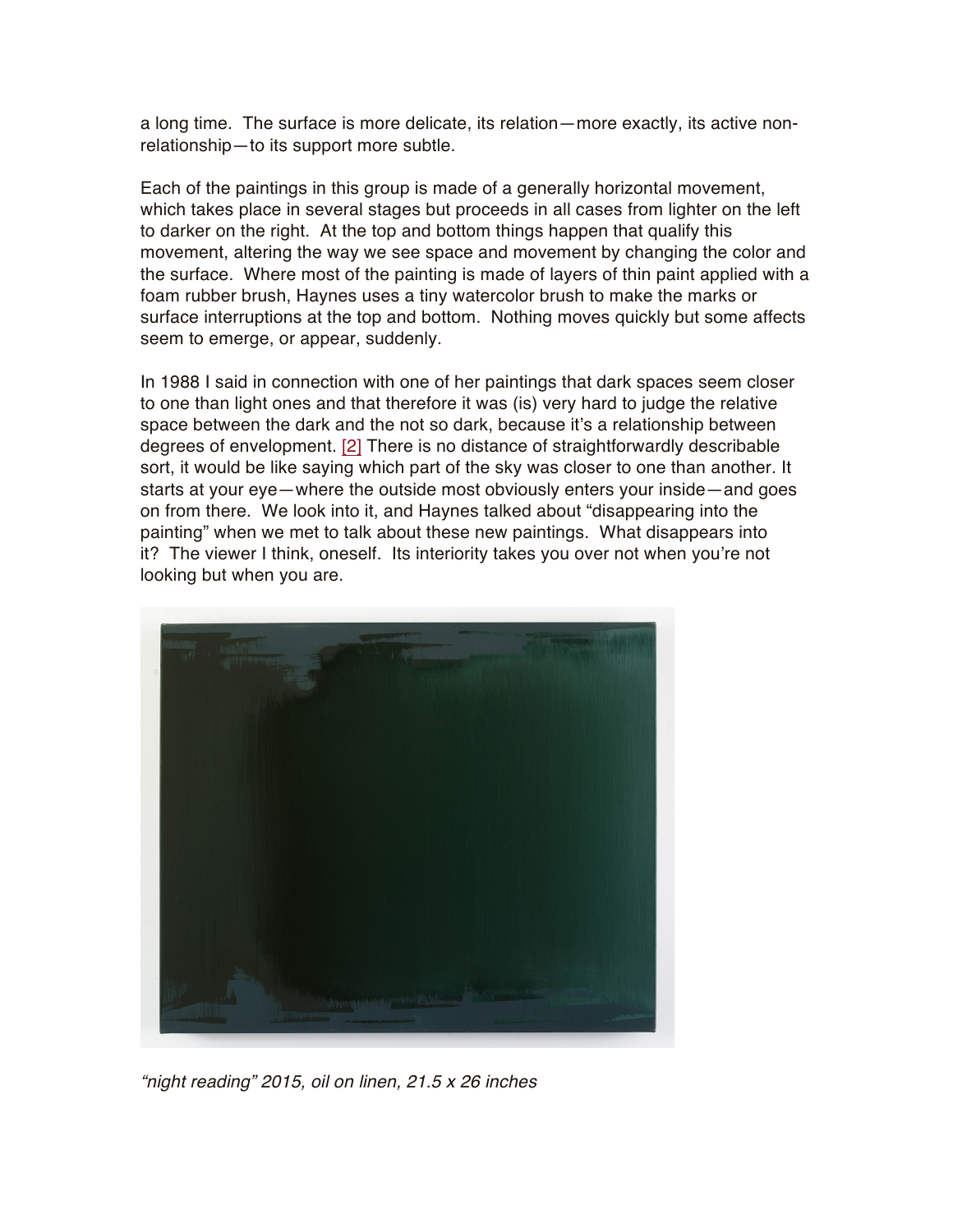The painting I was discussing in my 1988 essay was matte and porous. Being matte establishes a continuity between the inside of the work and the world, because there is no sheen of any sort to suggest the very outside of an inside—or the extreme limit of the outside, where the viewer and the wall are. Being made of oil paint, the new paintings act and are in consequence encountered quite differently. Almost the first thing you experience is the glow that comes with the material, but I say 'almost' because it seems just as likely that what you first get grabbed by is the presence of movement. It may be important to say here that the visual is founded in the involuntary, in phenomenal affect rather than recognition. Which is to say that vision is made of what you can't help but see rather than what you know something is meant to represent. Saying you can't see depth or movement in painting—because you aren't a slave to illusion, but rather a good materialist, or slave to literalism—is like saying you can't see that because of refraction a twig half submerged looks as if it is bent. It is an attitude common among artists and others who hate painting, especially those who teach. But actually you can't help but see these things, despite them being not really there. Seeing movement is a consequence of not being able to see the painted surface as anything but a depth, at least some of the time—nothing can move without a space to move in, to move on a surface you have to be in the space in front of it, there is no *within* flatness. This is what painters paint with, or at least where they begin[.\[3\]](https://abcrit.org/2017/07/06/72-jeremy-gilbert-rolfe-writes-on-nancy-haynes-at-regina-rex-new-york/#_ftn3) As Cézanne made clear by saying that no one has to impose depth on a painting, the gessoed white ground is already deep, they certainly don't begin with flatness. Matisse was addicted to the arabesque because one cannot see it as other than a movement—two 's' shapes juxtaposed cannot be seen as still. They aren't signs stuck on a surface awaiting interpretation.

Haynes uses good quality paint applied in a manner sparing but not stingy. The pigment is dense, density being what distinguishes good paint from rubbish, and therefore it can be got to be dark like night pretty quickly. When we met to discuss the works Haynes talked about them beginning with a light which is then edited, a luminosity established and then modulated. She also talked about her paintings involving slowing down, making one look slowly, a way of experiencing movement to be sure. She tends to use colors which have blue in them, expansive and at the same time recessive therefore: ivory black, i.e., a bluish-black with distance built into it (blue recedes while black absorbs, the one intensifying the other,) rather than mars or lamp black therefore. Other colors we talked about which are used in these paintings were cobalt teal and cobalt green, both bluish rather than yellowish greens.

I like Guisseppe Longo's definition of biology as physics plus chemistry plus life, and I think that in a non-literal (but in that not metaphorical) way it is a good description of how when looking at painting's surface we see paint as a physical material (dense stuff) but one animated rather than inert. When inert a painting's surface is either a fashion statement or technical failure.

Seeing these new works brought to mind two memories having to do with the importance of the surface's immediately visible tactility. I remembered Karl Zerbe telling me in the sixties that he thought the surface of a painting was its most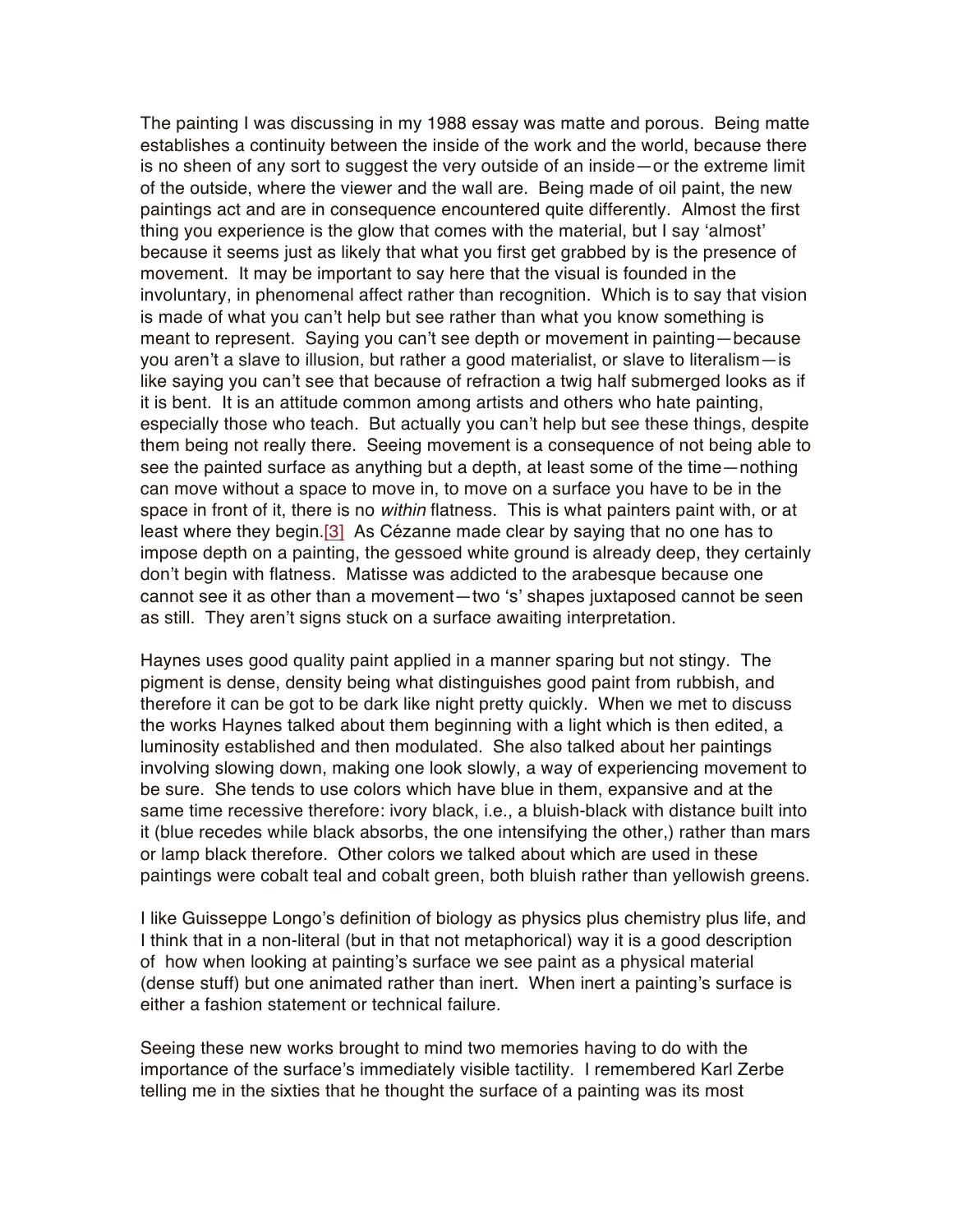important property. Zerbe, a refugee from Hitler who had been Ellsworth Kelly's and Brice Marden's teacher, was an encaustic painter and one might reasonably suspect that his feelings about the primacy of the surface had something to do with that, but my other memory was of Elizabeth Murray visiting my studio for the first time sometime in 1974 and asking me whether I sanded the canvas as I went along. My remembering these two different artists emphasizing how paintings work visually at least in large part because of what they are physically was I think brought about by the way paint is used in these paintings. They may be the most exciting she has made, and if so one reason will be because of how they're painted, not necessarily because of their being painted with oil on linen but because of her realization of the potential of what oil on linen may be made to do.

It is germane that oil paint contains a glow, the closest thing to electronically technological surfaces like film screens or, even more, video, that the pre-electronic had with the exception of glass, and it's because it holds light. Writing about her work in 1998 I talked about how she had already produced paintings in the eighties of which it was possible to say that the surface was not continuous with or visually dependent on the painting's support, but by the nineties this had become more obvious, and the medium of which this discontinuity might remind one is different.[\[4\]](https://abcrit.org/2017/07/06/72-jeremy-gilbert-rolfe-writes-on-nancy-haynes-at-regina-rex-new-york/#_ftn4) Haynes' dark paintings are the ones in which she makes the most out of the internal luminosity which is a property of oil paint both conventionally and literally. Dried oil paint is pigment suspended in an oxidized oil that having become transparent emphasizes the color and its location within or as part of the surface that contains it. This is what is worked with and presented with great effect in the newest paintings, with a new element of greater variety (and therefore complexity) in the movement(s) that characterize the work. And because it's oil paint (on linen,) these paintings are neither matte nor porous. They glow like video, and while the press release describes them as possessing a luminosity that "hovers on the surface like the emanating glow from a computer screen," I'll say that I don't think it hovers on the surface, I think it is in the surface. That's why light (appears to) emanate from it like the glowing of a computer when it's turned on but there's nothing on the screen. The difference is that the computer's light really is within the screen, while oil paint's glowing surface depends on an external source, but it is the similarity that concerns us here. A comparison that was not available to any artists who were working before a certain date, now it's unavoidable.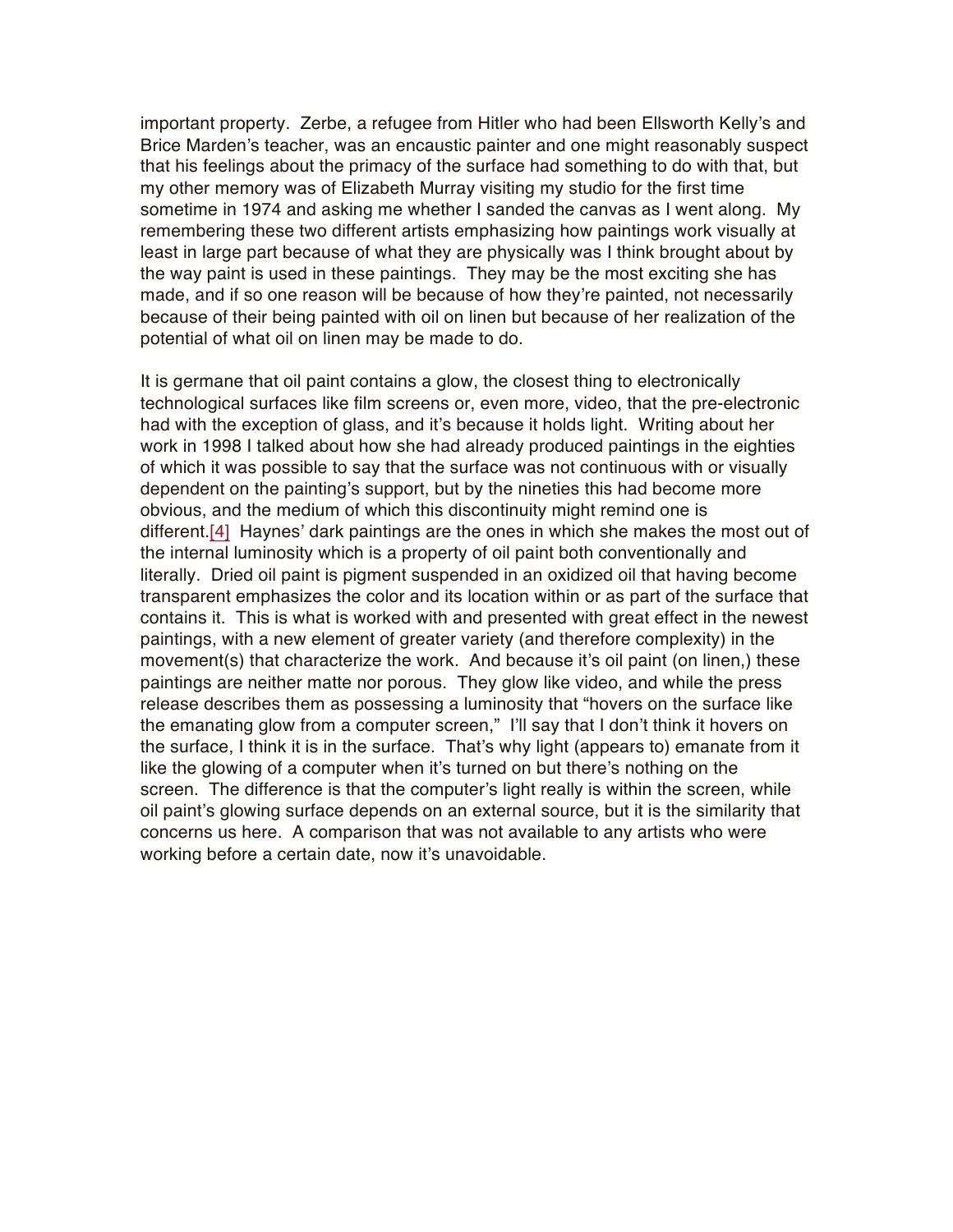

*"reaching back", 2016, oil on linen, 21.5 x 26 inches*

Underscoring the possible comparison with a computer screen, and how the possibility of that comparison influencing one's reception of the work, Haynes' has given this group titles which are all written in lower case. What was once a modernist device or gesture (for example, e. e. cummings) which had specific meaning of one or another sort is now the way one writes things into a computer most of the time when searching for anything. *reaching back* (2016) may, for me, be the most complicated painting in the group, because it makes the most of the impossibility of describing precisely what one is looking at, the reason for that being that the work causes one to see parts in a way that frustrates one's seeing it as a whole because of one finding oneself concentrating on details. Bringing oneself back to thinking of the whole introduces another difficulty. This painting, like the others in the group but more explicitly, doesn't really, or at least only, present one with a unified space so much as a group of spaces that coexist in the same place. Places frequently if not always combine spaces of different kinds, think of any city, and in paintings as in cities what characterizes a particular space has to do with where it is in relation to the center and the periphery. As in cities it is also true in paintings that spaces are defined through and by what kind of movement they produce or facilitate. Density, both perceived and actual, also has something to do with it. Space in painting involves movement in and out as well as across, and moving from (or through) one space to the other. In landscape paintings one moves in and out of shadow, from fast moving brightness to slow moving tenebrousness. However, in nonrepresentational paintings such movements don't depend on a sense of a consistent ground that runs through both but rather something more like the opposite, a ground only determined by its color and tone and therefore not the same one in each place, no stable common reference or assumption on which to rely. This is how Haynes' new paintings live in the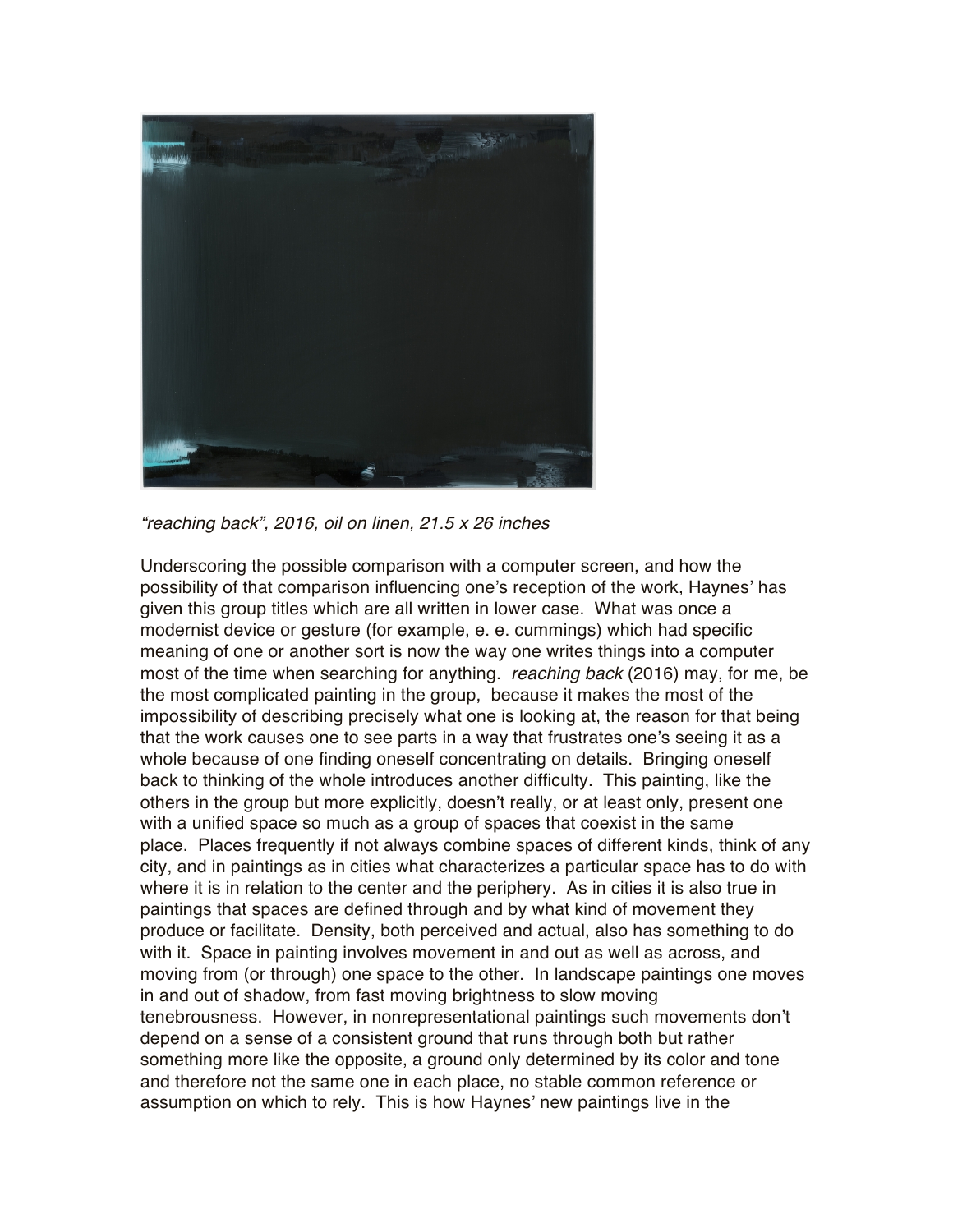ungrounded space we associate with video and computer screens. Everything they do is something the computer can't, but it's made possible by the example of a space filled with action—no one experiences a screen with electricity in running through it as without movement—and without a ground or source of light, it is light and inseparable from it. Like a video screen they can't be seen in terms of a picture plane—where would it be? The work depends on being imprecise in its precision, which is that of the surface as a physical experience which becomes (or presents itself as) a depth because of its glow, displacing the tactile with it's opposite: the ungraspable by definition, indeterminate distance. As noted, because it's a painting, neither literal thingness nor unavoidable depth (or space) that isn't really there replaces or gives way to the other. As also suggested it is in my view thinking about what the surface is made to perform, and by all means what it may be about. I'll seek to touch on the latter before getting to the implications of the former. Bothpace Johnson—may be seen to have something to do with prayer, or at least sincerity.



*"Black milk of daybreak we drink it at evening we drink it at midday and morning we drink it at night… ," 2016, oil on canvas, diptych, 21.5 x 53 inches*

John Yau has written a useful review of these paintings in which he talks about one of them (one of two diptychs in the group) that has for a title the beginning of a poem by Paul Celan (presumably why it's the only one of the paintings with a title that begins with a capital letter.[\)\[5\]](https://abcrit.org/2017/07/06/72-jeremy-gilbert-rolfe-writes-on-nancy-haynes-at-regina-rex-new-york/#_ftn5) The poem is about the Holocaust, and Yau compares favorably Haynes' "refusal to replace the emptiness at the core of the Holocaust with something graspable," with Anselm Kieffer's eagerness to do more or less exactly that. Yau describes the painting and the paint and speculates, I think quite reasonably, that Haynes wanted to know if paint could become the "black milk of daybreak" that Celan has in the poem, "and, equally important, if she and the viewer could 'drink' it in."[\[6\]](https://abcrit.org/2017/07/06/72-jeremy-gilbert-rolfe-writes-on-nancy-haynes-at-regina-rex-new-york/#_ftn6) He concludes by reminding us that paint is poisonous and "what she lives on.["\[7\]](https://abcrit.org/2017/07/06/72-jeremy-gilbert-rolfe-writes-on-nancy-haynes-at-regina-rex-new-york/#_ftn7)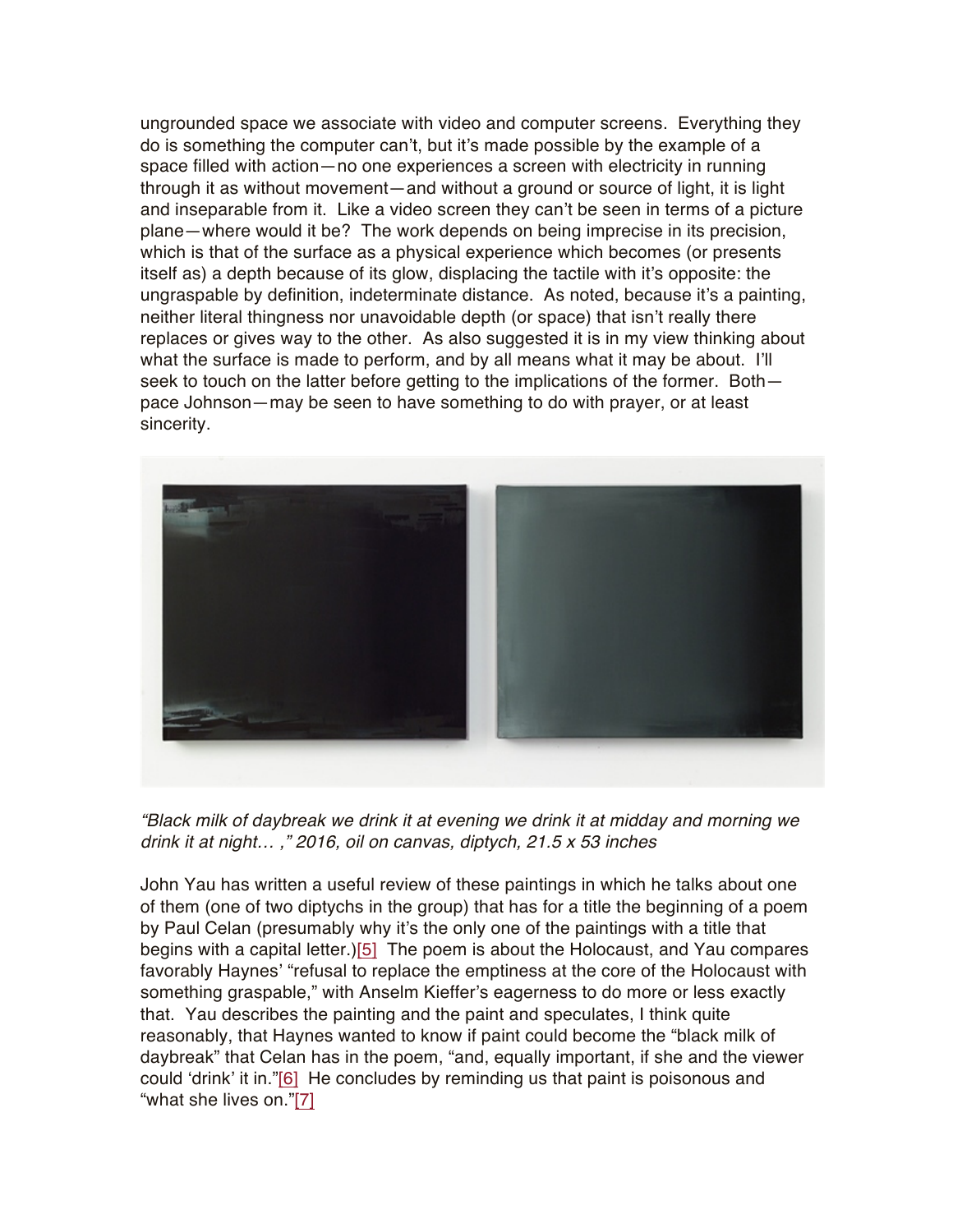I'll take what Yau talks about and generalize it. Haynes works with darkness, which has automatically somber if not negative connotations. Her choice of the Celan poem points at least to the connotations of darkness, and while the poem is about the dawn I've talked about her paintings in terms of the night, which I think is reasonable given the colors she uses. Regarding the Holocaust Himmler did of course say, when asked where all the Jews were going to go when expelled from the reich, that they would disappear into the night and fog (*nacht und nebel*.) Black can go to gloomy, whether it is of either of two kinds: the one that conceals something and the one that has nothing to conceal. Darkness that isn't concealing anything is the incarnation of invisibility because it's what can't be seen when there's nothing to see, made into a tangible experience. Darkness which does conceal something, for example the countryside at night, can be quite scary. Haynes invokes, or uses, both. There is nothing behind the color, which is the color of landscape at night.

Her use of Celan's poem as the title for a dark painting may ask for comparison of some sort with Frank Stella's use of the title of a Nazi marching song for one of his black paintings. Noting that Stella's painting is contemporaneous with other uses of paradox of a politically difficult sort such as Godard's right-wing hero who quotes Lenin in *Le Petit Soldat*, made around the same time, one might also draw some conclusion from Stella's great work being one of negation of an elaborate sort, including of traditional aspects of oil painting such as its surface. Haynes, on the other hand, after making paintings for years out of all sorts of things, now makes paintings which are affirmations rather than negations of the medium and the way it works. In both, what you see is the paint. One conclusion a necessarily sensitive comparison might make inevitable is that how terror may be used by art will depend on the general state of intellectual life. What works now might have seemed implausible then, even corny; what worked then might seem puerile now, mechanically subversive or provocative. Yesterday we could only find a way to be sincere by pointing to dialectical contradiction. That could not be the way to do it today, because we did it yesterday. How interesting that we used not to be able to use oil paint, now not using it seems almost suspect, parasitic on what is now a cliché.

Matisse came up earlier, and he is also relevant to the sincerity issue, also in response to the Nazis. Todd Cronan has written about how, when Matisse's daughter was briefly detained by the Gestapo, he sought to console her when she got home but was faced with the problem of how to act sincerely when all the ways we have of being sincere were already the province of actors. How to do authentically what has become conventionalized? As Cronan shows he had the same questions and concerns about how to paint[.\[8\]](https://abcrit.org/2017/07/06/72-jeremy-gilbert-rolfe-writes-on-nancy-haynes-at-regina-rex-new-york/#_ftn8)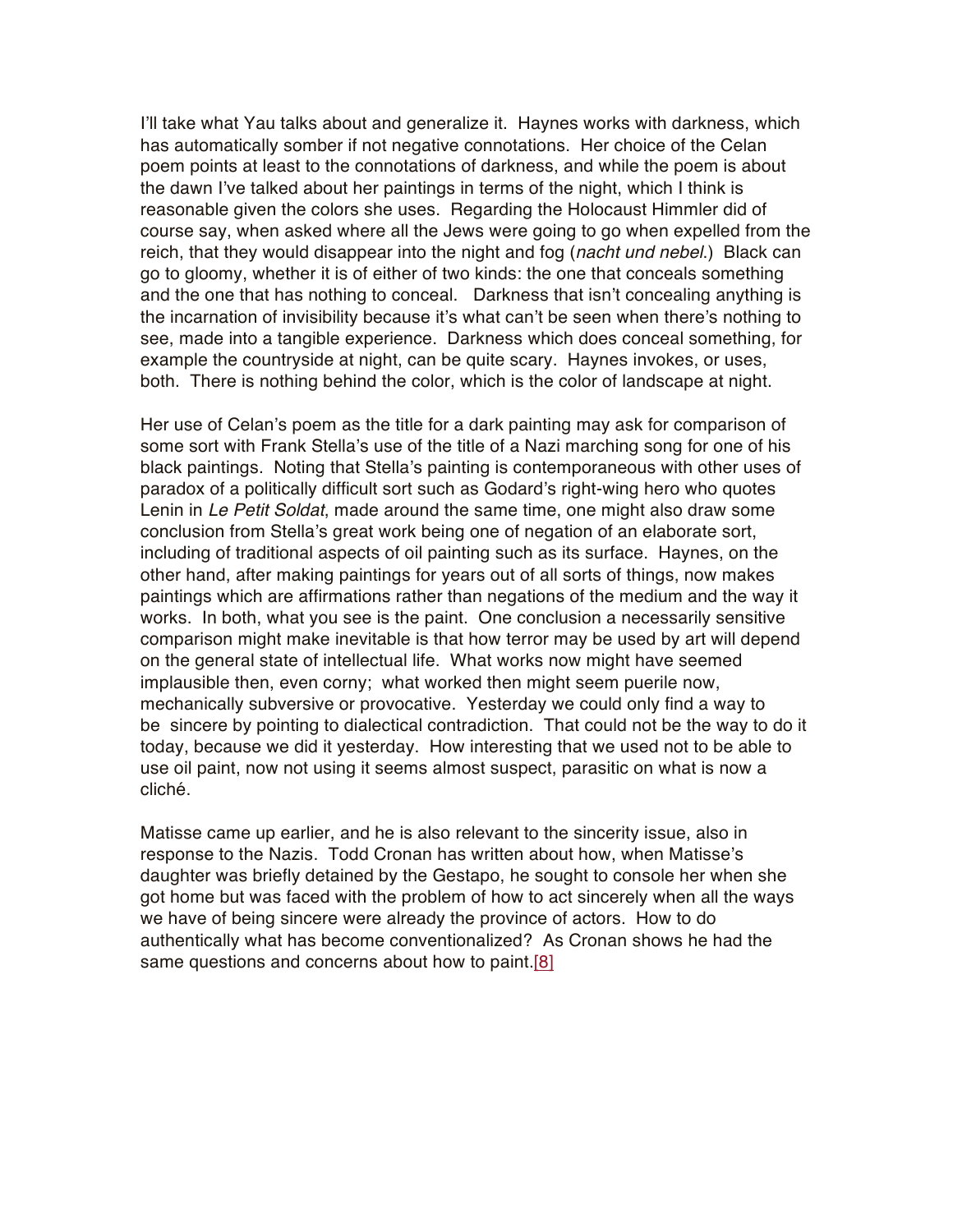

*"this painting", 2015, oil on linen, 21.5 x 26 inches*

*this painting* (2016) is made of darkness that doesn't cover anything up, and lightest where there are less layers of paint, so that one sees the dark as a development but, since the painting is not one color, one doesn't necessarily see the lightest bit as the starting point. Better to say one sees no starting point while seeing the overall painting as development, through adjustment. One is just not able to say quite where what's developed began. Some or most decisions are irreversible, so there is something at stake that one can't but notice. As with Asian painting, there is no way that a mistake can be covered up with white and the color and or surface redeveloped from the start. *this painting* might be the painting in the group where it's easiest to see how it developed, but why might be another kind of question, because while the left to right emphasis might be programmatic, beyond that initial decision the work's development is intuitive. This brings us into an area where it is not possible not to be sincere, in the same way that one can't be insincere about breathing. Brian Massumi has written about both intuition and instinct in a book about politics that is relevant here[.\[9\]](https://abcrit.org/2017/07/06/72-jeremy-gilbert-rolfe-writes-on-nancy-haynes-at-regina-rex-new-york/#_ftn9) Citing experiments on birds he shows that we now know that, counter-intuitively, instinct has a place in it for experiment and novelty: faced with a new shape baby birds become more excited and interested by fake beaks that are less rather than more like real ones; and even more surprisingly mother birds welcome cuckoo's eggs rather than reject them, despite them clearly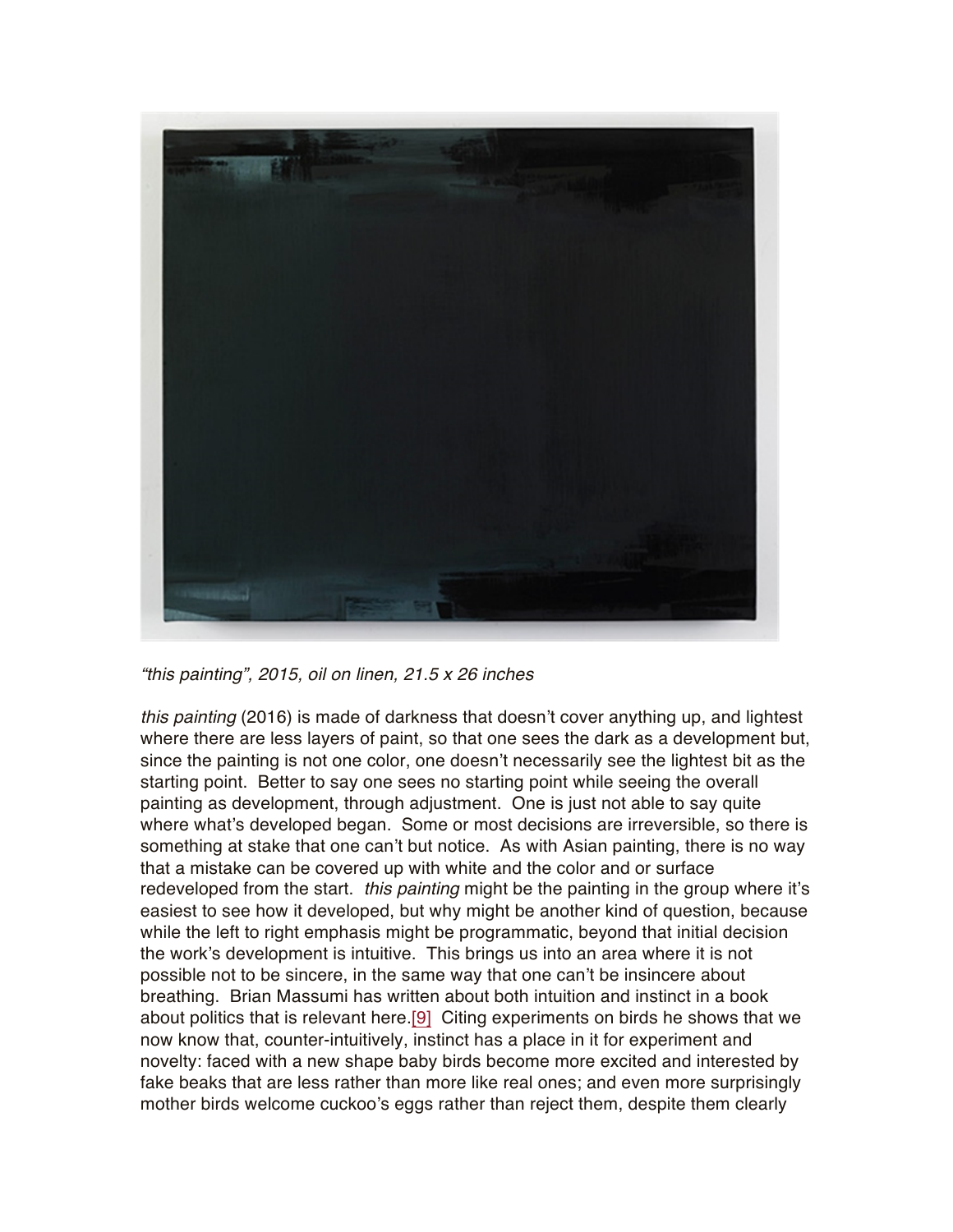not being theirs. They welcome a change. Instinct is clearly not conscious, it leads to action for which there is no time to reason, and intuition is likewise preconscious. Instinct doubtlessly, and intuition certainly are what one hears when a jazz musician improvises. Action that makes sense but is not in any way reducible to or interpretive as the discursive. The ancient jazz joke about Caucasians dancing— "Watch whitey tell his feet when to move" is I think apposite here. One likewise sees—feels, is moved by—intuition (and no doubt instinct too) when looking at one of Haynes' paintings. Like breathing and jazz the work is about the ongoing but as action in the present, not as a link in a teleology.

Some years ago T.J. Clark wrote an essay not about an art historical subject but about the left and its (our) need to give up gearing thinking to what is ahead, and deal instead with how to act now.[\[10\]](https://abcrit.org/2017/07/06/72-jeremy-gilbert-rolfe-writes-on-nancy-haynes-at-regina-rex-new-york/#_ftn10) I think (especially abstract or nonrepresentational) painters should take the same advice for related reasons. This is especially so given the current state of things in the art world, but that is only to say that what would be bad anyway has become worse than it might have. Even if that were so, art which parrots an idea is putting itself in a position where it can't do anything to the idea it parrots, which is what a lot of art has come to nowadays. Art which wants to cut across history has to come close to not caring about it; otherwise it can't change it or critique it but only repeat it, as pastiche or otherwise altered memory. Haynes, as informed historically as any other painter, nonetheless seems to work without any particular goal for painting other than hers, and to an end or ends that need not change our definition of the medium while, as noted, making paintings that everyone including presumably the artist can't help but compare with contemporary technology.

Jazz musicians have a list of standards, great tunes on which they improvise, hearing (playing) them as they haven't been interpreted before[.\[11\]](https://abcrit.org/2017/07/06/72-jeremy-gilbert-rolfe-writes-on-nancy-haynes-at-regina-rex-new-york/#_ftn11) Abstract or nonrepresentational painters have standards not in the sense of great works so much as of formats. The square, the quadrant, the painting divided into two or three, the diptych, the horizontal format called landscape in French and unavoidably reminiscent of one in any language, these are the general formats abstract painters have to work with. Most of the paintings here are landscape-like formats, and as noted they present the colors of night landscapes and play with the space that comes with that. They're performances rather than arguments, and in that quite unlike too much of what one sees nowadays. You have to actually see them, rather than just know to what they are meant to refer and why.

They have much more to do with staring at than looking for, in the terms I've discussed elsewhere with regard to Uta Barth's work[.\[12\]](https://abcrit.org/2017/07/06/72-jeremy-gilbert-rolfe-writes-on-nancy-haynes-at-regina-rex-new-york/#_ftn12) You can look at a space searching for a particular thing, or you can stare at it and see what emerges. There is nothing to look for here but a lot to look at. Dark colors literally slow down the heart. At the same time they cause anxiety unless you stop trying to find something. Video screens have been mentioned but I'd also bring up the tiny paintings of Peder Balk (1804-1887,) whose work I only saw for the first time a couple of years ago when the National Gallery in London did a show. Small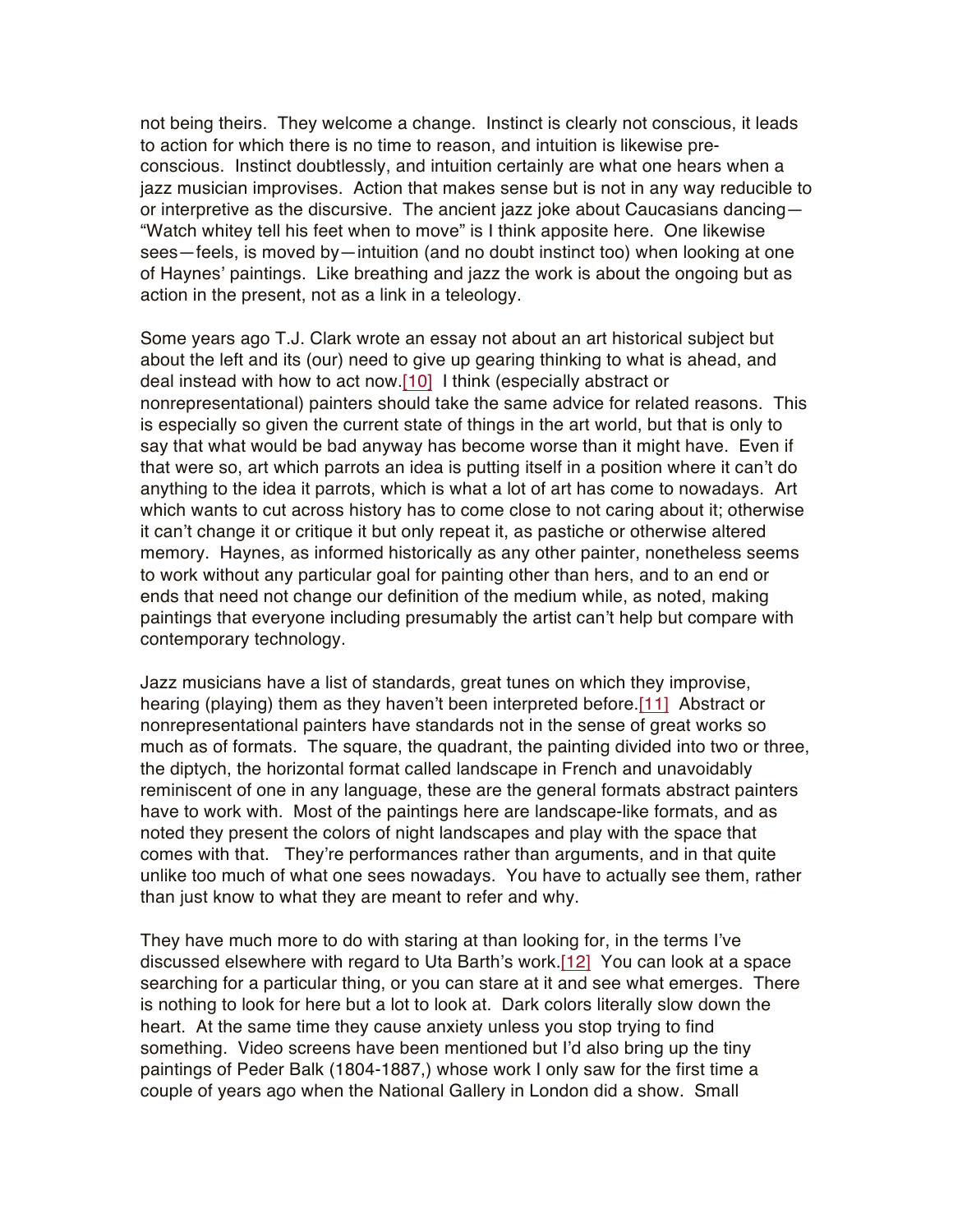paintings of the foggiest and coldest and roughest part of northernmost Norway thinking of it causes shivering—which are like Haynes' paintings in being little rectangles filled with—embodying—force. Art may always aspire to what other mediums can do—in painting's case, therefore, to music and/or to the photographic, for examples—and also always to the invisible. Forces and movements that one may contemplate, or otherwise be open to, that are visibly there, not traces of actions but actions still in motion, depths that won't give you time to let you tell your mind when not to be moved in and around. When it comes to controlling how you see them you haven't got a prayer.

[\[1\]](https://abcrit.org/2017/07/06/72-jeremy-gilbert-rolfe-writes-on-nancy-haynes-at-regina-rex-new-york/#_ftnref1) Ken Johnston, *New York Times* (Friday March 6<sup>th</sup>, 2009.)

[\[2\]](https://abcrit.org/2017/07/06/72-jeremy-gilbert-rolfe-writes-on-nancy-haynes-at-regina-rex-new-york/#_ftnref2) Jeremy Gilbert-Rolfe, *Beyond Piety: Critical Essays on the Visual Arts, 1986- 1993* Chapter 6 "Nonrepresentation in 1988: Meaning Production Beyond the Scope of the Pious" pp. 63-70.

[\[3\]](https://abcrit.org/2017/07/06/72-jeremy-gilbert-rolfe-writes-on-nancy-haynes-at-regina-rex-new-york/#_ftnref3) For more on this see my "Marginalized but not Demystified," [https://abcrit.wordpress.com/2016/01/01/24-jeremy-gilbert-rolfe-writes](https://abcrit.wordpress.com/2016/01/01/24-jeremy-gilbert-rolfe-writes-on-marginalized-but-not-demystified/)[on-marginalized-but-not-demystified/](https://abcrit.wordpress.com/2016/01/01/24-jeremy-gilbert-rolfe-writes-on-marginalized-but-not-demystified/),) or footnote one in the essay I wrote for a show I curated, "Outside" at MIM gallery in L.A., [http://mim.gallery/exhibition/outside](http://mim.gallery/exhibition/outside-curated-by-jeremy-gilbert-rolfe/)[curated-by-jeremy-gilbert-rolfe/#](http://mim.gallery/exhibition/outside-curated-by-jeremy-gilbert-rolfe/)

[\[4\]](https://abcrit.org/2017/07/06/72-jeremy-gilbert-rolfe-writes-on-nancy-haynes-at-regina-rex-new-york/#_ftnref4) Jeremy Gilbert-Rolfe, "Endspace: From a real to an absolute," *Nancy Haynes* (Zurich: Fondation Lechot, 1998) p. 6 *et passim*.

[\[5\]](https://abcrit.org/2017/07/06/72-jeremy-gilbert-rolfe-writes-on-nancy-haynes-at-regina-rex-new-york/#_ftnref5) John Yau "Nancy Haynes Invites us to Look Closely" *Hyperallergic* (May 2017). Yau's review may be compared with Peter Geimar's extreme act of public monotony on the same topic of the Holocaust's unrepresentability in Luc Tuyman's *Gaskamer (Gas chamber)* 1986 (Peter Geimar, "Painting and Atrocity: The Tuyman's Strategy," in Isabelle Graw, Daniel Birnbaum, Nikolaus Hirsch (eds) Thinking through Painting/ Reflexivity and Agency beyond the Canvas" (Berlin: Sternberg Press, 2012) pp. 15-37. The significant difference is that by the time Yau brings in the poem he has, briefly but quite adequately, discussed what the painting looks like. He doesn't make the case that the painting is good because of what it is not before he has suggested what's good about what it actually or visibly is. The question (of the unrepresentable) comes up after he has told us what's presented. In contrast to Geimar who wants one to believe that what you see when you see the painting is abstraction as a sign of the unrepresentable. There's no discussion of why its being painted the way it is results from its subject. It could have been anything to judge from his discussion.

[\[6\]](https://abcrit.org/2017/07/06/72-jeremy-gilbert-rolfe-writes-on-nancy-haynes-at-regina-rex-new-york/#_ftnref6) Yau